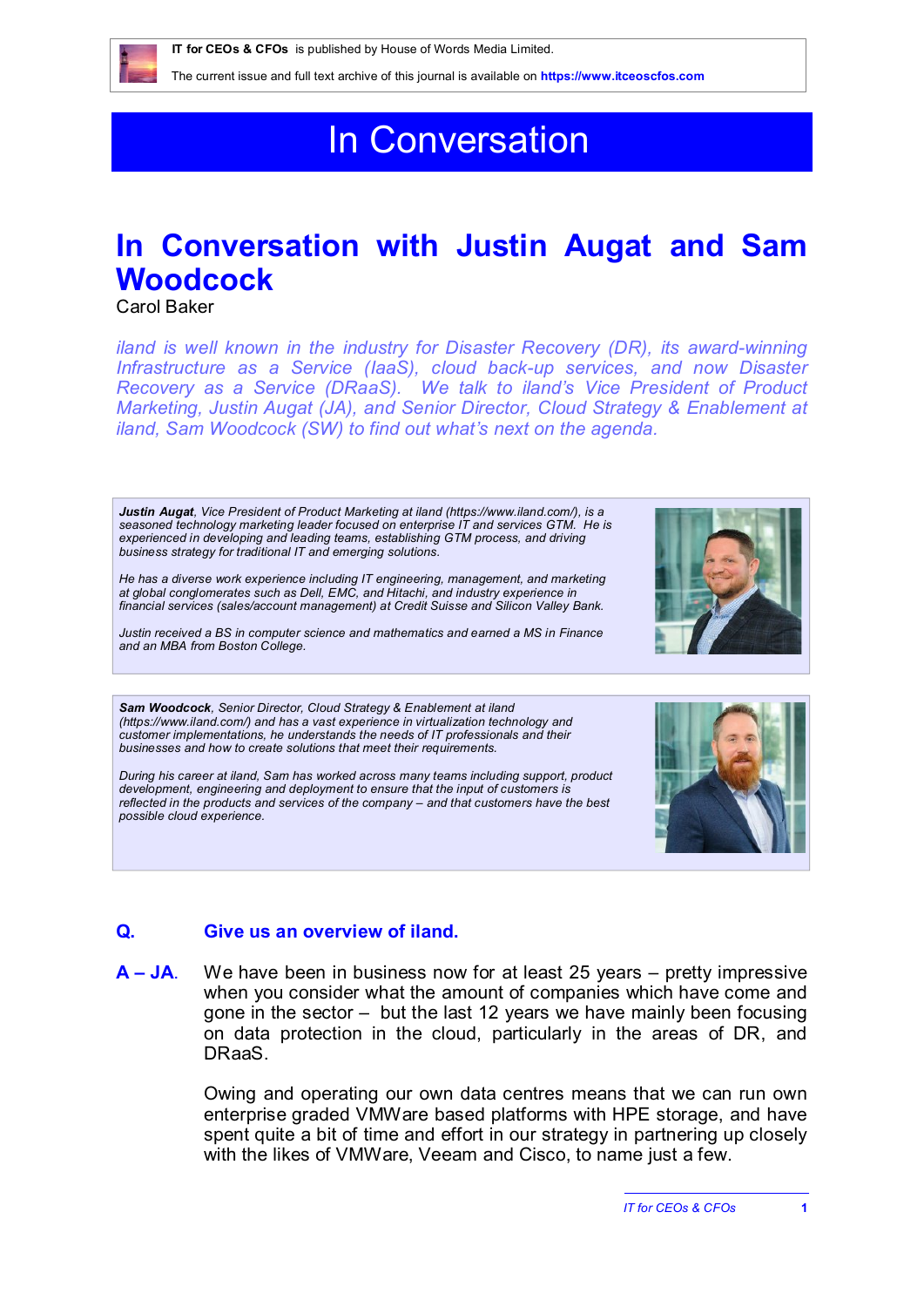

*In Conversation*

But in the last couple of years, we have started to evolve beyond just back-up disaster recovery, and have moved further into application cloud hosting which now makes up the lion share of our revenue. So we have pivoted quite a bit – at least from a revenue perspective.

From a scope and focus perspective, we are still pretty much known for data protection and disaster recovery, but now we have another parallel thread of application hosting which is particularly appealing to our customers as they move their VMWare workloads to the cloud.

Today, we have a very robust portfolio of services to offer customers, and we have focused on working with partners and our customers to build an ecosystem around how we serve these partners.

If you look at some of the hyper scalers Amazon, Azure etc. they only tend to provide the infrastructure and services. At iland we have gone far beyond that and have built-out a very comprehensive services portfolio to do the planning, onboarding, migration, and deployment of applications both for production and disaster recovery. Then on the back -end of this, we have developed disaster recovery as a service.

For VMWare customers which are looking to move workflow application to the cloud either for protection or hosting, we are making their journeys to the cloud extremely simple and easy, and reducing many of the roadblocks which customers normally face as they go from on-premise to the cloud.

#### **Q. Are you seeing a fast adoption of companies for DRaaS?**

**A – JA.** We have seen a fast adoption for DRaaS. If we look at the Four Vs around data – volume, variety, velocity, and veracity – we must also now look at the value of data.

> It is becoming much more important to customers to ensure that they have got their businesses online; that they don't lose any data; and that any downtime is short, and DR is becoming a logical choice.

> But for years, DR was always been something that customers overlook. This meant that they were either doing it in a less efficient way, or if they were using the back-end of their data centre, and they are not creating that risk reduction environment where they are putting to a data centre proximity that is well protected geographically.

> As natural disasters in the world continue to increase, companies which have put together DR plans in the cloud are the ones who are able to quickly switch to a different geographical location that is not being impacted by the local disaster event taking place.

**2** *IT for CEOs & CFOs*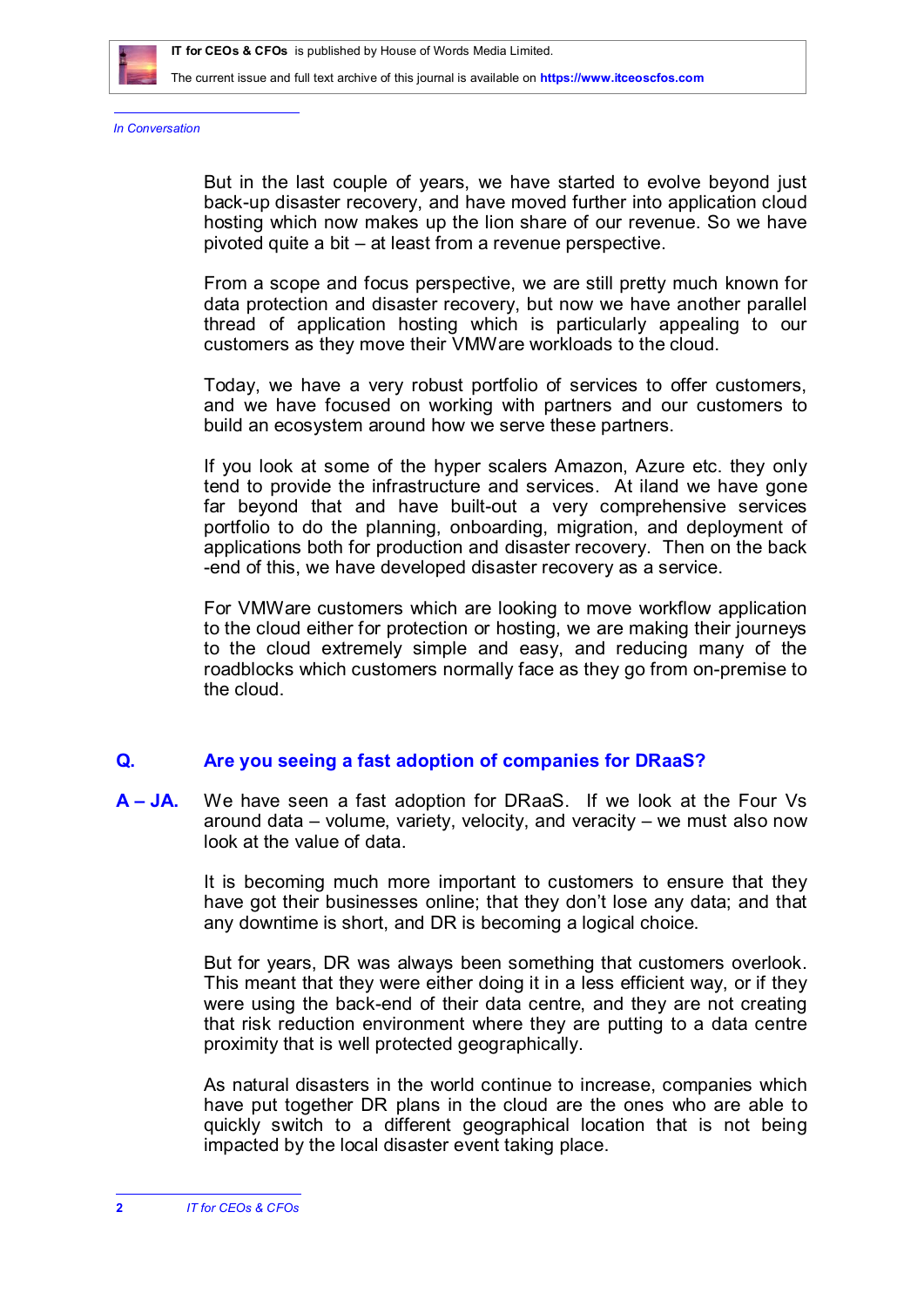*In Conversation*

In the last two or three years, cybersecurity and the need to provide an environment that mimics the protection environment so that companies can test that their cyber defence strategies are working have become paramount. Then in the event of a DR or downtime event in security or breach of some kind, then a proper DR solution can provide immediate defence.

**A – SW.** We have certainly seen a rise in cybercrime incidents such as ransomware attacks in different regions across the world, but these are a common occurrence globally. DR is not just about covering the next cyber breach. It is also about providing cover for power failures, explosions, natural disasters, and in some cases, even wars. Add to that the reputational risk, or the prospect of loss of revenue – and it is clear to see why DR has moved to the top of the corporate agenda.

> DRaaS takes a different approach and is a totally different platform where we have vulnerability scanning, and security scanning within our environment. We are often asked how long it is going to take, and whether the scanning has been successful. At the same time, the actual systems are being security scanned, clients can see in an unintrusive manner whether their actual systems are hardened against attacks, and take proactive approaches to mitigate against attacks. This allows customers to test before running it out across their systems. So, DRaaS becomes even more useful as a solution.

> I would also add that there are a wide range of backup services. In our opinion, a good level of approach is to have a multi-layered approach. Yes, have a great SaaS solution, but you also need a good local backup solution so that if something is able to impact the technology of one service, you also have multiply routes to get to a solution back in place.

> When it comes to Office 365 one of our market observations is that organizations who move towards Office 365 for their storage, and for their SharePoint systems think that because it is in the cloud it will be automatically backed up and protected from disasters.

> In reality, this is not the case. What we find is that in SaaS based solutions like Office 365 the solutions provider is providing the infrastructure and the service, but the user, the organization who is actually consuming those services are responsible for backing it up. We spend a great deal of time from an operational perspective letting customers know which areas they need to look at protecting and which systems.

> Office 365 users can consume the service, and then rely on a provider such as iland to ensure that all of their data is securely backed up, as well as give them a way to bring that data back should the worst case scenario happen.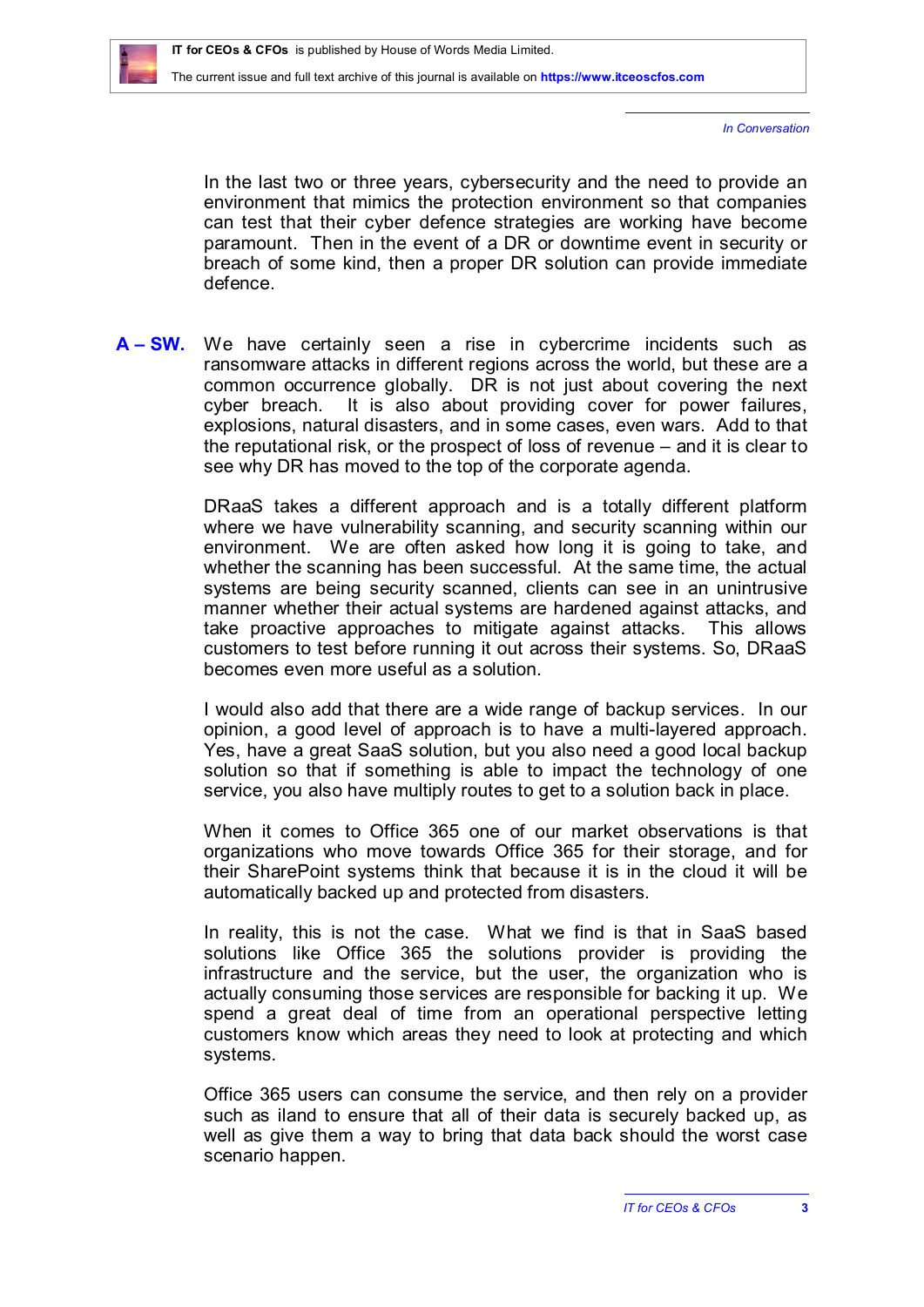

*In Conversation*

**A – JA.** iland lives in a multi-site cloud, and companies are now being pressurised to go beyond cloud first and shut down the data centre. But they need to find a new home for those existing system mission critical applications which have been customized and built-up over the years. This is where iland has really gained traction.

> But moving a physical workload that is rooted within a company that has dependence on performance, resources and has an expected cost structure associated with it, and moving it to the cloud, is a lot harder when you don't have a strong VMWare based cluster on side – but we provide that.

> We have been helping customers take those workloads – they are virtualized but our point is that they are not going to be imported to the cloud, or redeveloped in the cloud – but instead are going to be ported over the cloud through our migration service to our VMWare based infrastructure in the cloud.

> [We have developed a free tool call Catalyst \(https://www.iland.com/iland](https://www.iland.com/ilandcatalyst/)catalyst/) which is a major market differentiator that addresses the complexities of cloud sizing and cost forecasting and helps companies to accurately model application performance and capacity requirements, removing the guesswork of right-sizing their cloud environment before they begin. Over-provision your cloud environments, and you risk paying more for resources that you don't need. Under-provision your cloud solution and you risk impacting your application performance.

**A – SW.** So with CTOs and CFOs pushing organizations to get out of the data centre business and move to the cloud, Catalyst is able to assist both the top level management in an organization, as well as the technical guys working behind the scenes to get this done and achieved, and provide solutions to answers around that strategy.

> One of the aims of Catalyst is to provide the customer with a very detailed, very quick assessment of whether their systems are going to be practical in a cloud environment regardless of the requirement they are looking for.

> Once the organization has moved to the cloud, obviously from a technical perspective that need is increasingly important as they move their systems into a different place, maybe outside of the corporate offices, having great connectivity is essential.

> Cloud services needs to provide a great solution so assessing that within the design stage allows us to say, "Hey, this is all ok and things seem to be great". Or we have had those conversations with customers along the lines of "Hey, we would look at recommend this change to your connectivity network."

**4** *IT for CEOs & CFOs*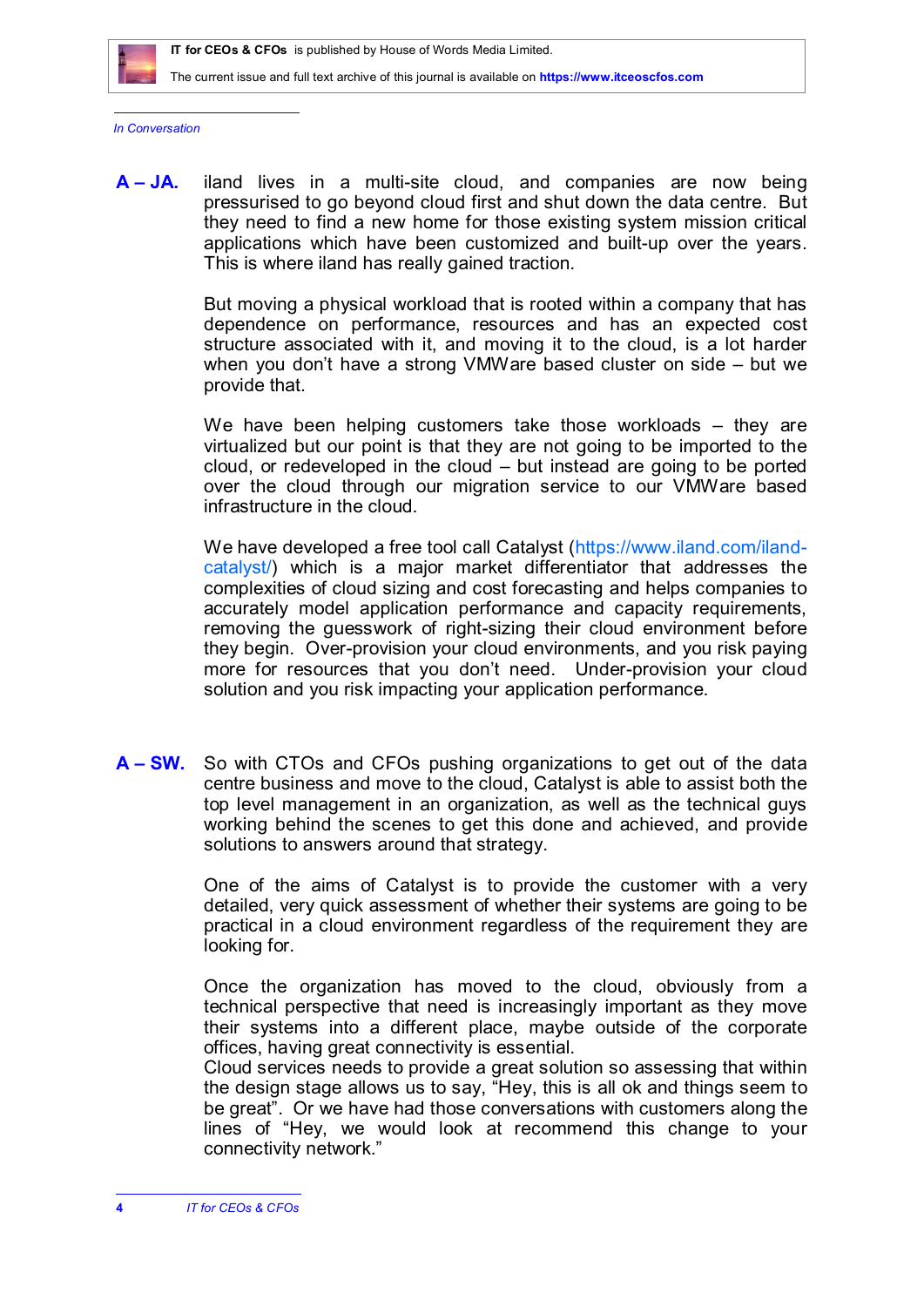*In Conversation*

The CEOs/CFO within an organization is really interested in cost. Not only the costs now, but also how cost scales over time. They are also looking at potentially taking a phased approach to the cloud affecting their tier 1 systems, or they may decide to take their less typical systems to the cloud, and take a phased approach to see how it goes.

Catalyst also allows CEOs/CFOs to look at the budgeting side and assess what is the actual real world cost if they were to move to the cloud, and then get that up for assessment so that they can set the right expectations in the business.

From our side, Catalyst also allows us to accurately assess the client's environment with this tool. We look at the true utilization of the underlining technology within their environment, and the different applications in the environment, and take a phased approach.

Or we can represent to the customer how they can actually save money in the cloud, make things more optimal, more efficient. A lot of the time, customers are over allocating resources within their own environment because they have had a lot of spent in the past, and moving them to a more consumption based approach will make them more conscious of what they are using. So we can assess things and say "Hey, you can remove some of these, you do not need that, and make things far more optimal from a cost and technology side."

We can also provide our customers with recommendations for utilization as well, so even if they want to keep those resources as they are, we will still only bill them based on the actual utilization. We can give the customer a very upfront real idea of what that actually costs will be.

The same goes for disaster recovery, and with our model we only bill customers for the resources used in an actual test or fail over.

The ideal behind Catalyst is to really validate the sense check and right sizing technically to provide an outcome that the customer is looking for. Really what we want to do is upfront at the design stage is really validate everything, and tell the customer "hey, we are the right guys for you and this is the reason why", or "we recommend that you look at these options because these certain elements may not fit into the plan"

Catalyst can be run by our channel community, or prospects and customers to give a very quick assessment for the organisation's executive teams, and helps reduce the amount of time organizations spend in design stages – and gives access to, in a matter of minutes, an actual estimate. Then that cuts down the actual design phase for an organization.

We can do all the design work upfront, the project phases, then the actual implementation can occur quicker because the information from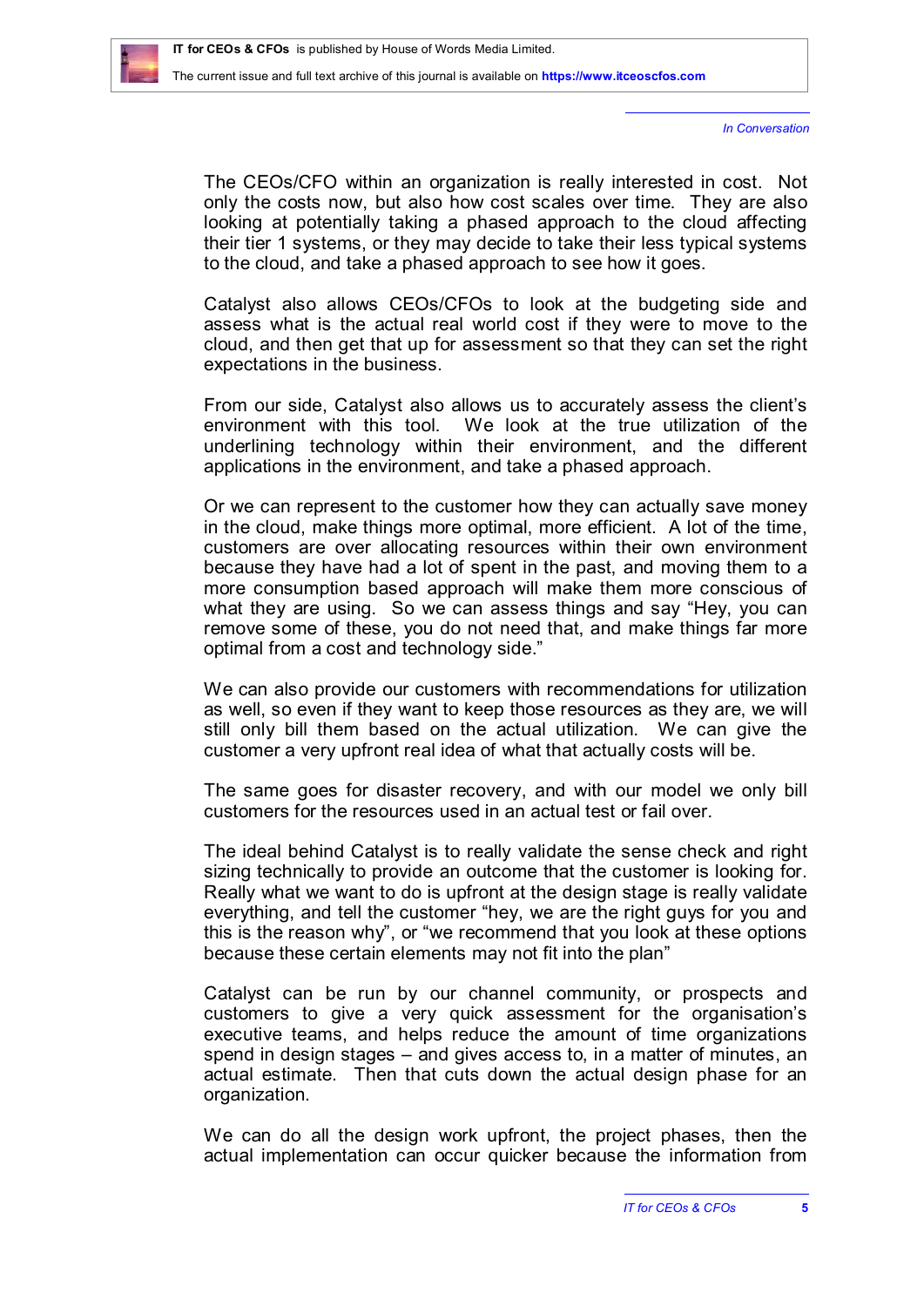

*In Conversation*

Catalyst is transferred across our teams so that they can do the actual design we have put forward.

Just to add, this is something we are going to be constantly evolving. We have basically developed everything within our cloud environment.

On the of the primary drivers for all our innovation is our customer base. We hold regular customer counsels, we have sessions online, we gain feedback actively and directly to our cloud platform.

So being a privately held company, driven by customers, and customers' growth is a very beneficial thing for our customers. For iland, our customers can control the best of which is going to be within our environment. We listen to that feedback, and we drill it in, and try to find an optimal experience.

#### **Q. With the growth in the channel, do you think the Catalyst solution will fuel that growth even further?**

**A – SW.** One of the primary drivers of this tool is about the design. Iland continues to grow in the channel, and it is a great route to market for iland.

> Also one of the benefits for the channel community is the prospect of customers looking to consume through their channel partners, iland's 12 years experience in disaster recovery as a service.

> Along the way, we would like to say that we got everything right. But the reality is that every organization is on the leading edge of technology are going to come up across a few road blocks.

> The benefits is that over time we can plan how we implement things with customers in an environment, and what we did is to build that logic into the tool so in effect when we run the disaster, when we get to the other side, the tool actually runs a bunch of all different validation checks against a customer's environment to ensure that the end result will be a good outcome for the customer.

> The benefit for the channel community is that they may be working with multiple vendors and technology partners, but it is hard to get access to the right training or understanding of how to go to market with a solution.

> One of the benefits of this tool is that it actually sends that knowledge and that process into the software itself, so that in a very short amount of time they can running and working with their customers using this tool without them having to have that upfront investment in terms of training to understand how to work with that solution set as well.

**<sup>6</sup>** *IT for CEOs & CFOs*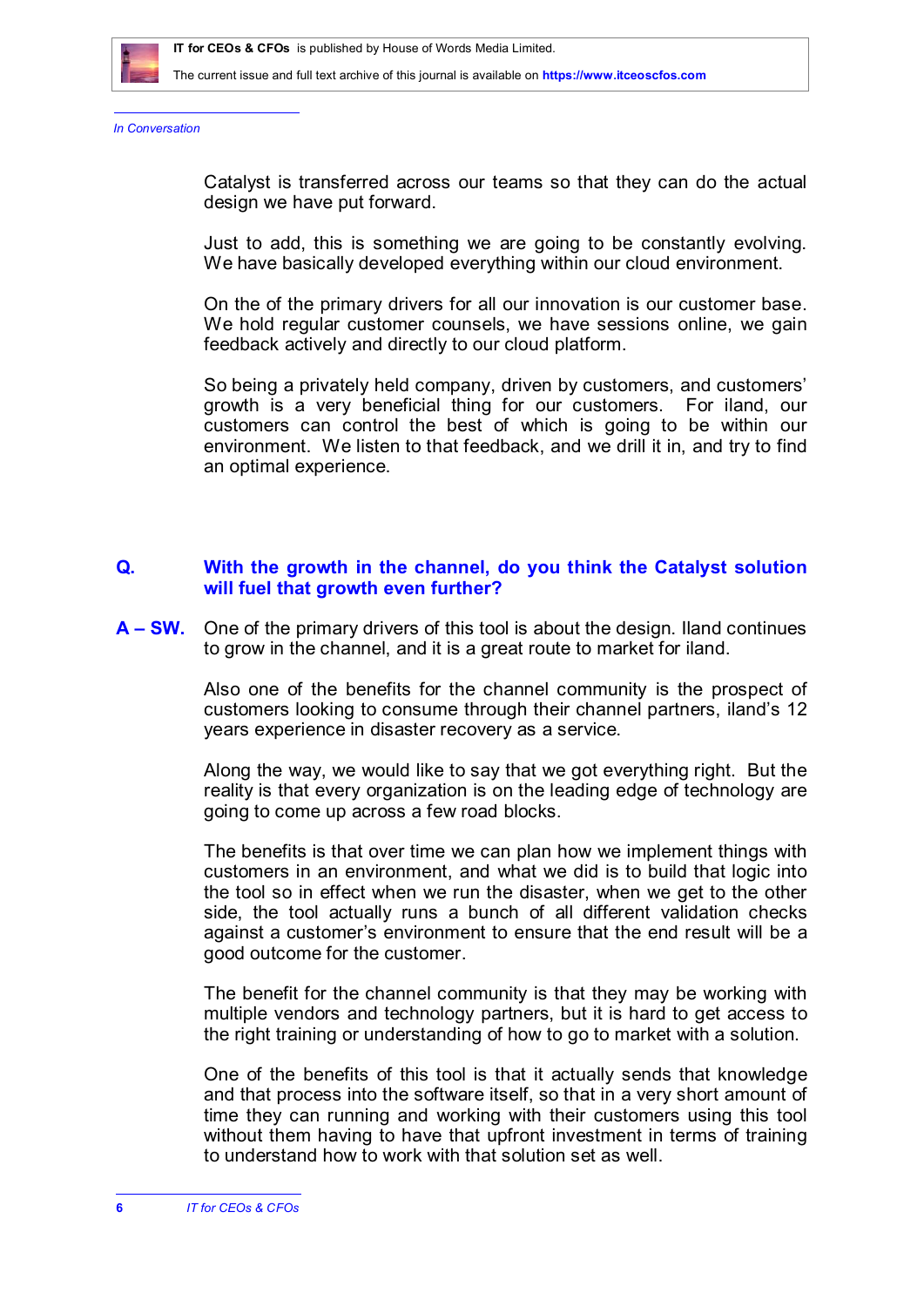

*In Conversation*

**A – JA.** So I have been at iland now for about a year, and I came from a competing outsourcing provider, and one of the things that we run into all the time was the significant professional services hat, or meeting the expectation of the CEO/CFO when you move to the cloud.

> But the meeting of that expectation happens once you move to the cloud is one of those things that not often discussed that is usually solved through an additional period of time or spend of professional services.

> So when I joined iland and I saw we can do with Catalyst, pre-empting expectations early on as far as performance and costs go, it was really something special that Sam and the team have built over the last year and allows customers to see their environment, and how it is going to perform; before they press the migrate button; before they write the cheque, and before they make the move.

- **Q. It is nice that you have done your market observations and actually talk to your customers on a regular basis, but more than that you actually take notice of what they are saying because often we get companies saying "yes, of course we listen to our customers feedback and then they don't do anything with it. It is nice that you actually take the feedback forward and develop something that customers actually need, and want, and you drilled down to find out what they really want out of you and that is lovely to come across that in a company – so our readers will love what they are hearing. Can you explain more about your 'autopilot service'?**
- **Q – JA.** We are extremely well-known in the market for disaster recovery, so our focus has been on how we create more automation, how we create simplicity for our customers, and how we can reduce risk.

We have what I would consider to be from a disaster recovery perspective, the 'easy button' for customers. It is very easy for customers to actually implement the DR button and say we declare an event, we want a fail over.

However, there is still that feedback and we have customers saying "we love this button and its simplicity, but we just want to get out of the business of IT and managing IT, specifically get out of doing DR ourselves – can you manage all of it for us?"

So that is what was behind the development of our autopilot service – a fully managed disaster recovery solution – planning, manage, onboarding, testing, validation, and fail over to back data in the event of data loss – all managed by iland. So it complete relieves the customer.